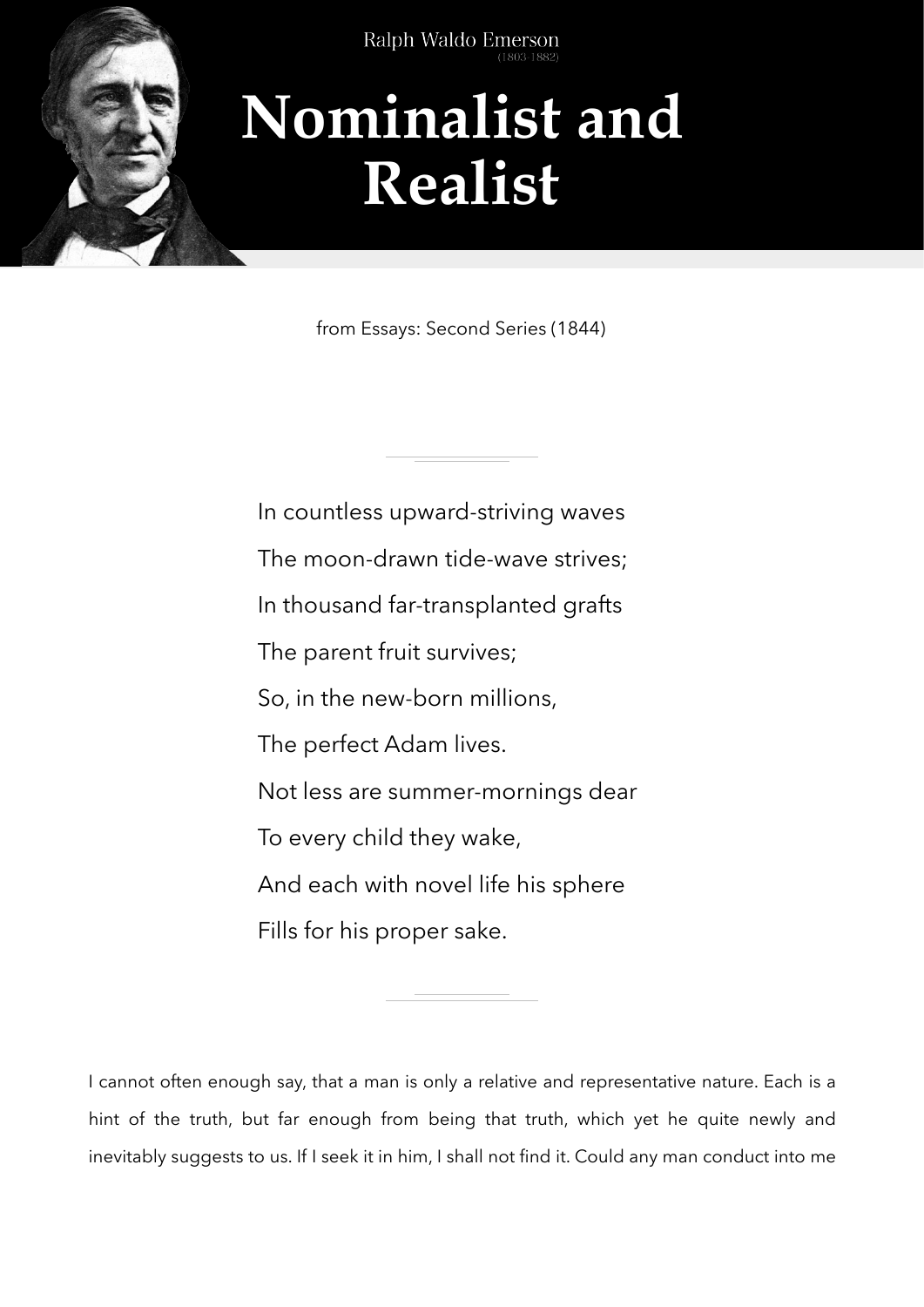the pure stream of that which he pretends to be! Long afterwards, I find that quality elsewhere which he promised me. The genius of the Platonists, is intoxicating to the student, yet how few particulars of it can I detach from all their books. The man momentarily stands for the thought, but will not bear examination; and a society of men will cursorily represent well enough a certain quality and culture, for example, chivalry or beauty of manners, but separate them, and there is no gentleman and no lady in the group. The least hint sets us on the pursuit of a character, which no man realizes. We have such exorbitant eyes, that on seeing the smallest arc, we complete the curve, and when the curtain is lifted from the diagram which it seemed to veil, we are vexed to find that no more was drawn, than just that fragment of an arc which we first beheld. We are greatly too liberal in our construction of each other's faculty and promise. Exactly what the parties have already done, they shall do again; but that which we inferred from their nature and inception, they will not do. That is in nature, but not in them. That happens in the world, which we often witness in a public debate. Each of the speakers expresses himself imperfectly: no one of them hears much that another says, such is the preoccupation of mind of each; and the audience, who have only to hear and not to speak, judge very wisely and superiorly how wrongheaded and unskilful is each of the debaters to his own affair. Great men or men of great gifts you shall easily find, but symmetrical men never. When I meet a pure intellectual force, or a generosity of affection, I believe, here then is man; and am presently mortified by the discovery, that this individual is no more available to his own or to the general ends, than his companions; because the power which drew my respect, is not supported by the total symphony of his talents. All persons exist to society by some shining trait of beauty or utility, which they have. We borrow the proportions of the man from that one fine feature, and finish the portrait symmetrically; which is false; for the rest of his body is small or deformed. I observe a person who makes a good public appearance, and conclude thence the perfection of his private character, on which this is based; but he has no private character. He is a graceful cloak or lay-figure for holidays. All our poets, heroes, and saints, fail utterly in some one or in many parts to satisfy our idea, fail to draw our spontaneous interest, and so leave us without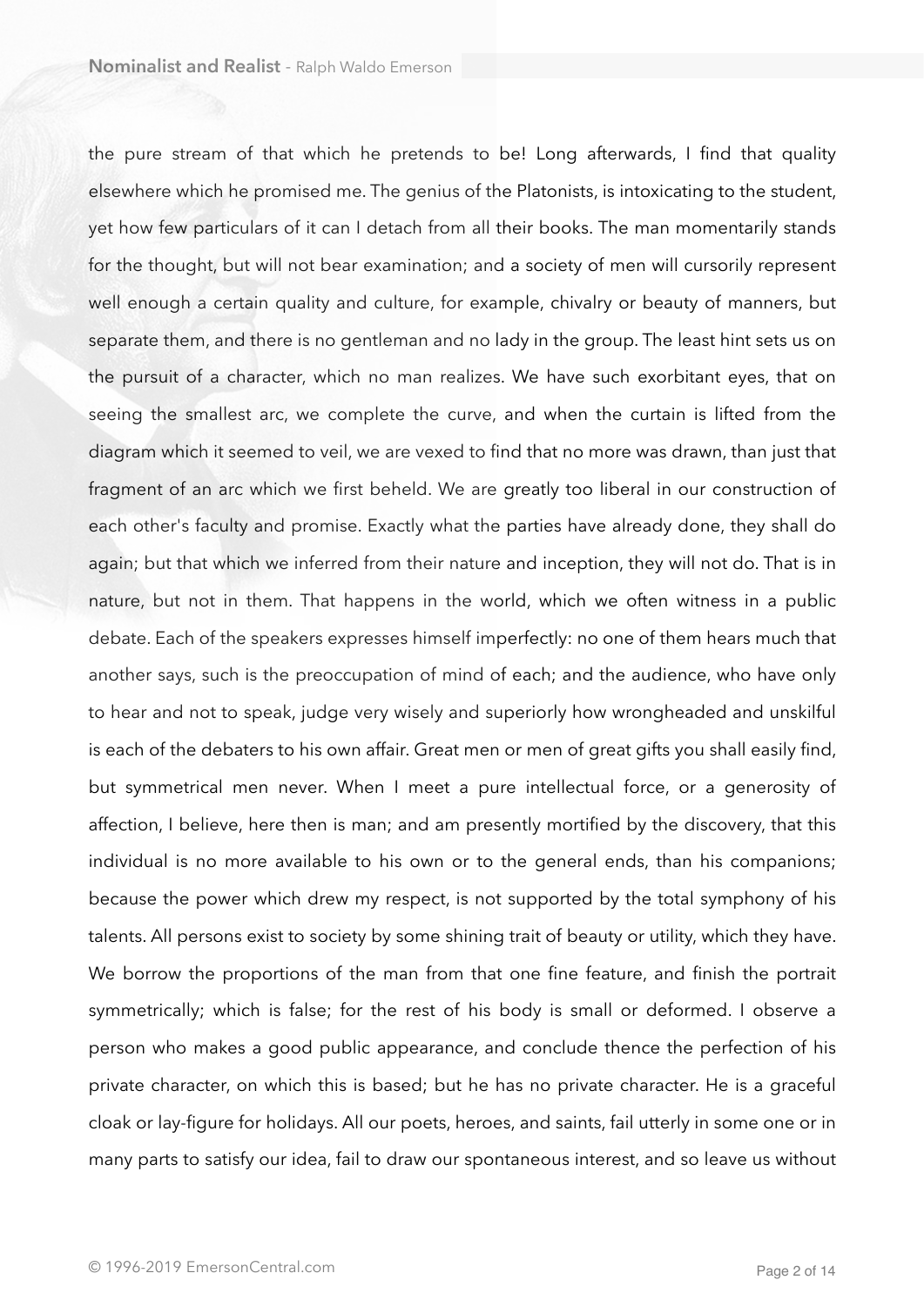any hope of realization but in our own future. Our exaggeration of all fine characters arises from the fact, that we identify each in turn with the soul. But there are no such men as we fable; no Jesus, nor Pericles, nor Caesar, nor Angelo, nor Washington, such as we have made. We consecrate a great deal of nonsense, because it was allowed by great men. There is none without his foible. I verily believe if an angel should come to chaunt the chorus of the moral law, he would eat too much gingerbread, or take liberties with private letters, or do some precious atrocity. It is bad enough, that our geniuses cannot do anything useful, but it is worse that no man is fit for society, who has fine traits. He is admired at a distance, but he cannot come near without appearing a cripple. The men of fine parts protect themselves by solitude, or by courtesy, or by satire, or by an acid worldly manner, each concealing, as he best can, his incapacity for useful association, but they want either love or self-reliance.

Our native love of reality joins with this experience to teach us a little reserve, and to dissuade a too sudden surrender to the brilliant qualities of persons. Young people admire talents or particular excellences; as we grow older, we value total powers and effects, as, the impression, the quality, the spirit of men and things. The genius is all. The man, — it is his system: we do not try a solitary word or act, but his habit. The acts which you praise, I praise not, since they are departures from his faith, and are mere compliances. The magnetism which arranges tribes and races in one polarity, is alone to be respected; the men are steelfilings. Yet we unjustly select a particle, and say, 'O steel-filing number one! what heartdrawings I feel to thee! what prodigious virtues are these of thine! how constitutional to thee, and incommunicable.' Whilst we speak, the loadstone is withdrawn; down falls our filing in a heap with the rest, and we continue our mummery to the wretched shaving. Let us go for universals; for the magnetism, not for the needles. Human life and its persons are poor empirical pretensions. A personal influence is an ignis fatuus. If they say, it is great, it is great; if they say, it is small, it is small; you see it, and you see it not, by turns; it borrows all its size from the momentary estimation of the speakers: the Will-of-the-wisp vanishes, if you go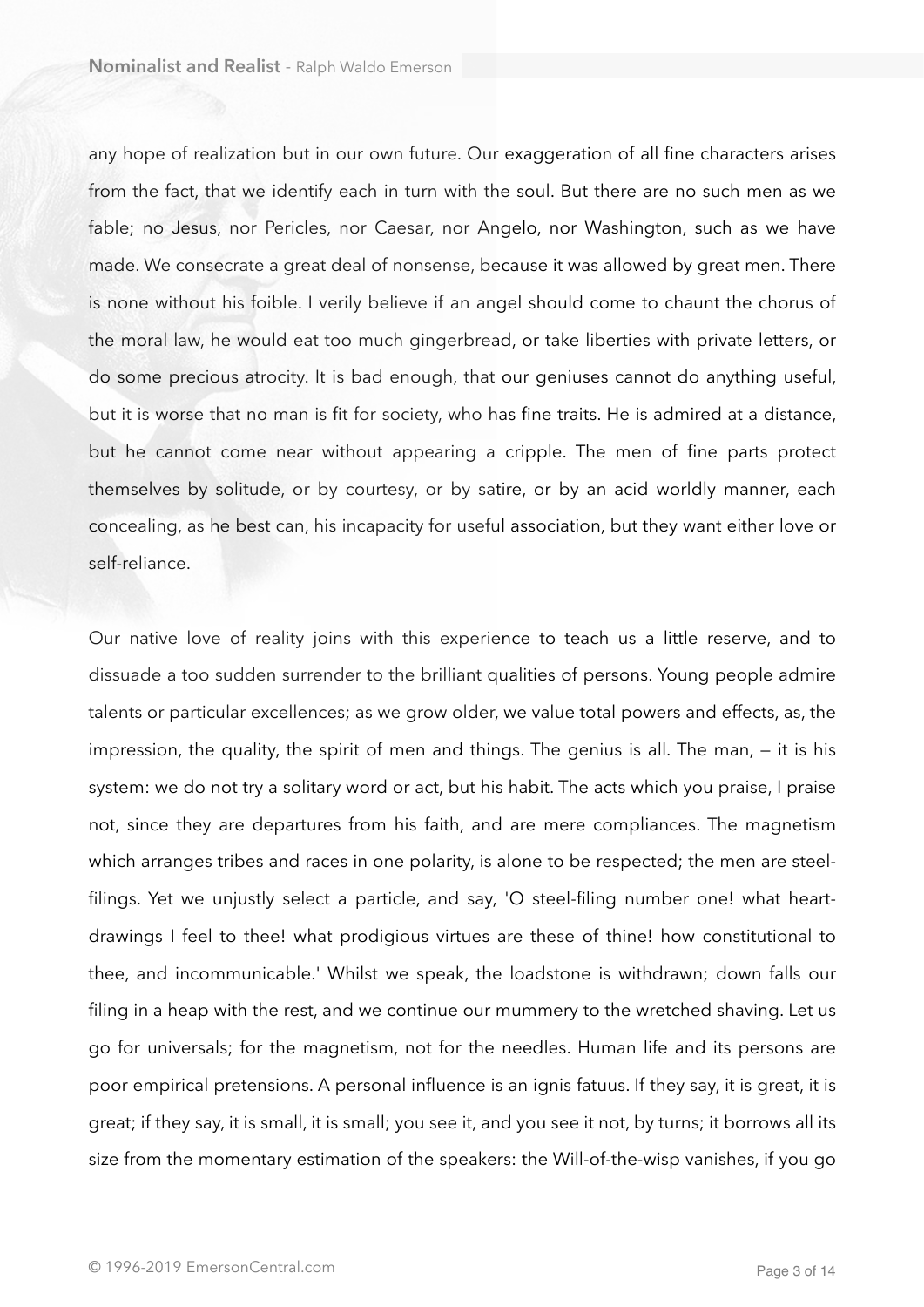too near, vanishes if you go too far, and only blazes at one angle. Who can tell if Washington be a great man, or no? Who can tell if Franklin be? Yes, or any but the twelve, or six, or three great gods of fame? And they, too, loom and fade before the eternal.

We are amphibious creatures, weaponed for two elements, having two sets of faculties, the particular and the catholic. We adjust our instrument for general observation, and sweep the heavens as easily as we pick out a single figure in the terrestrial landscape. We are practically skilful in detecting elements, for which we have no place in our theory, and no name. Thus we are very sensible of an atmospheric influence in men and in bodies of men, not accounted for in an arithmetical addition of all their measurable properties. There is a genius of a nation, which is not to be found in the numerical citizens, but which characterizes the society. England, strong, punctual, practical, well-spoken England, I should not find, if I should go to the island to seek it. In the parliament, in the playhouse, at dinner-tables, I might see a great number of rich, ignorant, book-read, conventional, proud men, — many old women, — and not anywhere the Englishman who made the good speeches, combined the accurate engines, and did the bold and nervous deeds. It is even worse in America, where, from the intellectual quickness of the race, the genius of the country is more splendid in its promise, and more slight in its performance. Webster cannot do the work of Webster. We conceive distinctly enough the French, the Spanish, the German genius, and it is not the less real, that perhaps we should not meet in either of those nations, a single individual who corresponded with the type. We infer the spirit of the nation in great measure from the language, which is a sort of monument, to which each forcible individual in a course of many hundred years has contributed a stone. And, universally, a good example of this social force, is the veracity of language, which cannot be debauched. In any controversy concerning morals, an appeal may be made with safety to the sentiments, which the language of the people expresses. Proverbs, words, and grammar inflections convey the public sense with more purity and precision, than the wisest individual.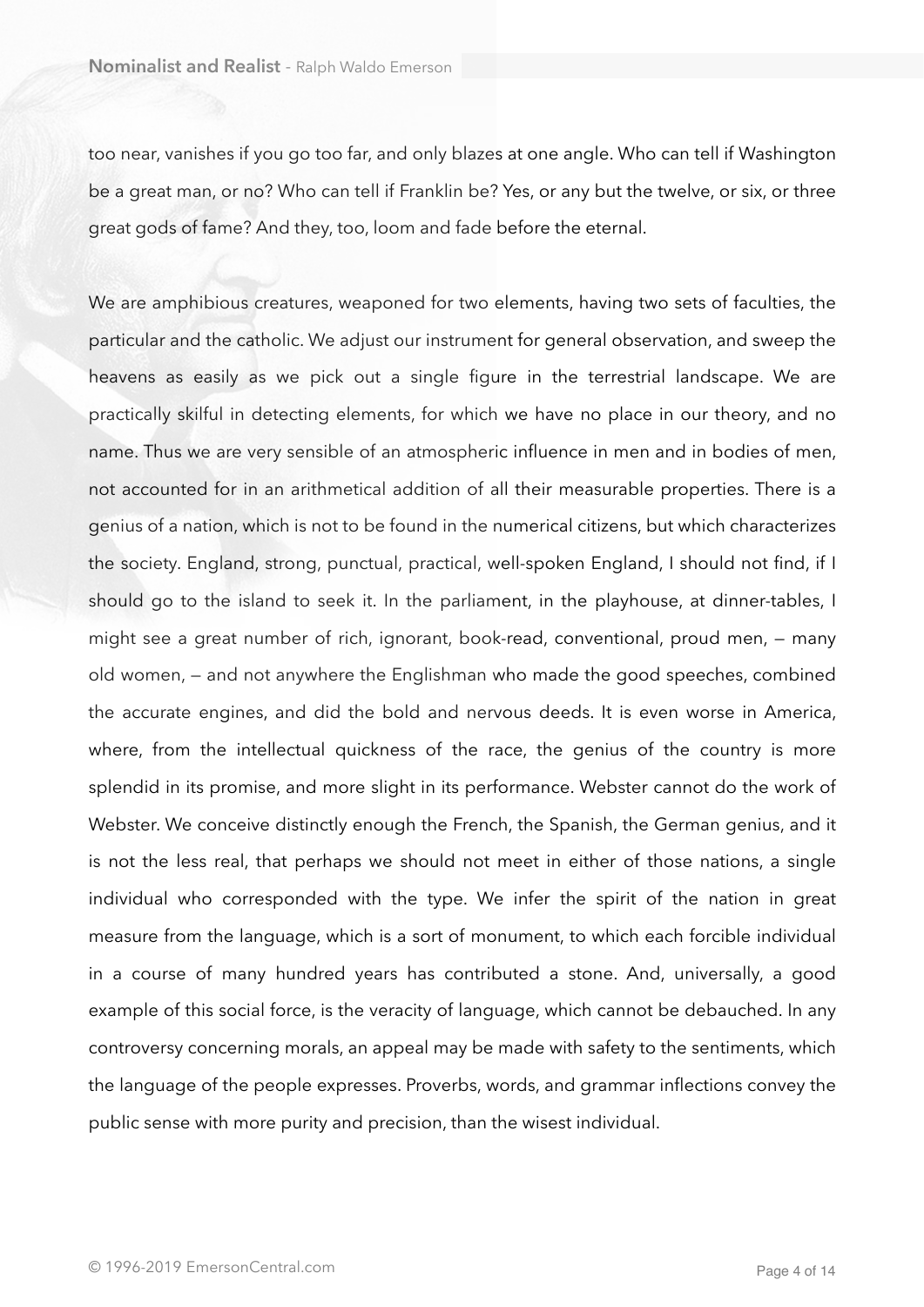In the famous dispute with the Nominalists, the Realists had a good deal of reason. General ideas are essences. They are our gods: they round and ennoble the most partial and sordid way of living. Our proclivity to details cannot quite degrade our life, and divest it of poetry. The day-laborer is reckoned as standing at the foot of the social scale, yet he is saturated with the laws of the world. His measures are the hours; morning and night, solstice and equinox, geometry, astronomy, and all the lovely accidents of nature play through his mind. Money, which represents the prose of life, and which is hardly spoken of in parlors without an apology, is, in its effects and laws, as beautiful as roses. Property keeps the accounts of the world, and is always moral. The property will be found where the labor, the wisdom, and the virtue have been in nations, in classes, and (the whole life-time considered, with the compensations) in the individual also. How wise the world appears, when the laws and usages of nations are largely detailed, and the completeness of the municipal system is considered! Nothing is left out. If you go into the markets, and the custom-houses, the insurers' and notaries' offices, the offices of sealers of weights and measures, of inspection of provisions, — it will appear as if one man had made it all. Wherever you go, a wit like your own has been before you, and has realized its thought. The Eleusinian mysteries, the Egyptian architecture, the Indian astronomy, the Greek sculpture, show that there always were seeing and knowing men in the planet. The world is full of masonic ties, of guilds, of secret and public legions of honor; that of scholars, for example; and that of gentlemen fraternizing with the upper class of every country and every culture.

I am very much struck in literature by the appearance, that one person wrote all the books; as if the editor of a journal planted his body of reporters in different parts of the field of action, and relieved some by others from time to time; but there is such equality and identity both of judgment and point of view in the narrative, that it is plainly the work of one allseeing, all-hearing gentleman. I looked into Pope's Odyssey yesterday: it is as correct and elegant after our canon of today, as if it were newly written. The modernness of all good books seems to give me an existence as wide as man. What is well done, I feel as if I did;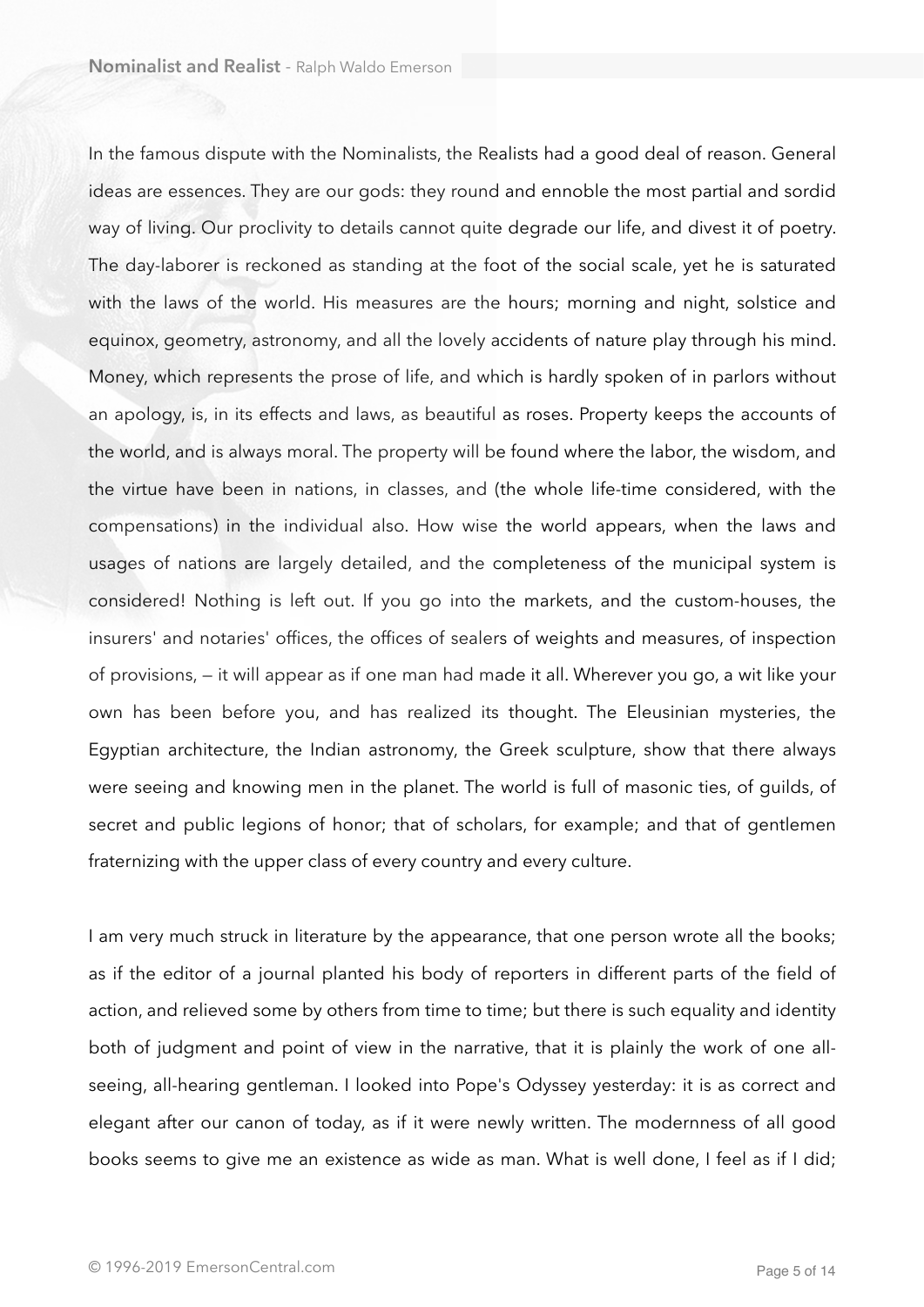what is ill-done, I reck not of. Shakspeare's passages of passion (for example, in Lear and Hamlet) are in the very dialect of the present year. I am faithful again to the whole over the members in my use of books. I find the most pleasure in reading a book in a manner least flattering to the author. I read Proclus, and sometimes Plato, as I might read a dictionary, for a mechanical help to the fancy and the imagination. I read for the lustres, as if one should use a fine picture in a chromatic experiment, for its rich colors. 'Tis not Proclus, but a piece of nature and fate that I explore. It is a greater joy to see the author's author, than himself. A higher pleasure of the same kind I found lately at a concert, where I went to hear Handel's Messiah. As the master overpowered the littleness and incapableness of the performers, and made them conductors of his electricity, so it was easy to observe what efforts nature was making through so many hoarse, wooden, and imperfect persons, to produce beautiful voices, fluid and soul-guided men and women. The genius of nature was paramount at the oratorio.

This preference of the genius to the parts is the secret of that deification of art, which is found in all superior minds. Art, in the artist, is proportion, or, a habitual respect to the whole by an eye loving beauty in details. And the wonder and charm of it is the sanity in insanity which it denotes. Proportion is almost impossible to human beings. There is no one who does not exaggerate. In conversation, men are encumbered with personality, and talk too much. In modern sculpture, picture, and poetry, the beauty is miscellaneous; the artist works here and there, and at all points, adding and adding, instead of unfolding the unit of his thought. Beautiful details we must have, or no artist: but they must be means and never other. The eye must not lose sight for a moment of the purpose. Lively boys write to their ear and eye, and the cool reader finds nothing but sweet jingles in it. When they grow older, they respect the argument.

We obey the same intellectual integrity, when we study in exceptions the law of the world. Anomalous facts, as the never quite obsolete rumors of magic and demonology, and the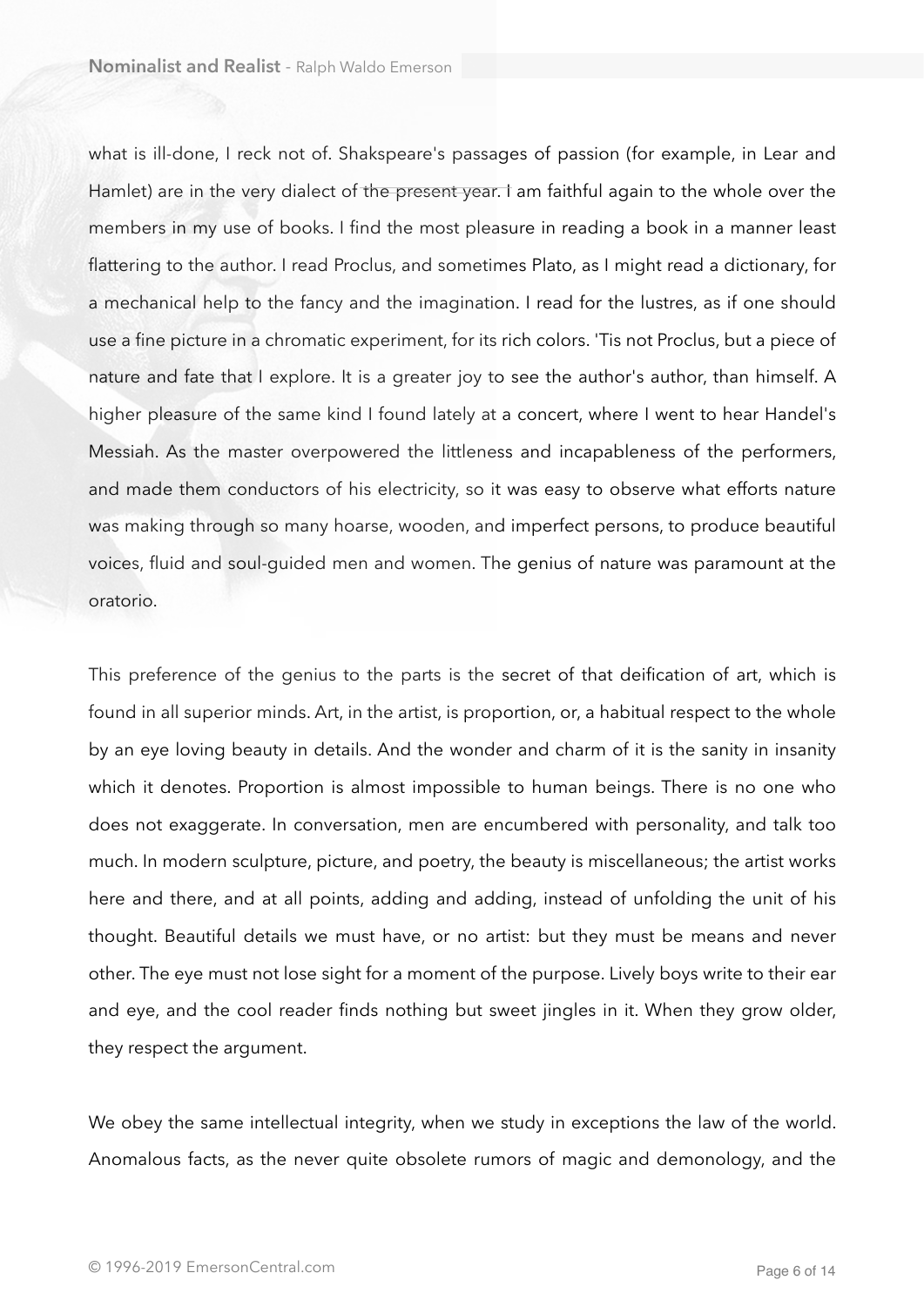new allegations of phrenologists and neurologists, are of ideal use. They are good indications. Homoeopathy is insignificant as an art of healing, but of great value as criticism on the hygeia or medical practice of the time. So with Mesmerism, Swedenborgism, Fourierism, and the Millennial Church; they are poor pretensions enough, but good criticism on the science, philosophy, and preaching of the day. For these abnormal insights of the adepts, ought to be normal, and things of course.

All things show us, that on every side we are very near to the best. It seems not worth while to execute with too much pains some one intellectual, or aesthetical, or civil feat, when presently the dream will scatter, and we shall burst into universal power. The reason of idleness and of crime is the deferring of our hopes. Whilst we are waiting, we beguile the time with jokes, with sleep, with eating, and with crimes.

Thus we settle it in our cool libraries, that all the agents with which we deal are subalterns, which we can well afford to let pass, and life will be simpler when we live at the centre, and flout the surfaces. I wish to speak with all respect of persons, but sometimes I must pinch myself to keep awake, and preserve the due decorum. They melt so fast into each other, that they are like grass and trees, and it needs an effort to treat them as individuals. Though the uninspired man certainly finds persons a conveniency in household matters, the divine man does not respect them: he sees them as a rack of clouds, or a fleet of ripples which the wind drives over the surface of the water. But this is flat rebellion. Nature will not be Buddhist: she resents generalizing, and insults the philosopher in every moment with a million of fresh particulars. It is all idle talking: as much as a man is a whole, so is he also a part; and it were partial not to see it. What you say in your pompous distribution only distributes you into your class and section. You have not got rid of parts by denying them, but are the more partial. You are one thing, but nature is one thing and the other thing, in the same moment. She will not remain orbed in a thought, but rushes into persons; and when each person, inflamed to a fury of personality, would conquer all things to his poor crotchet, she raises up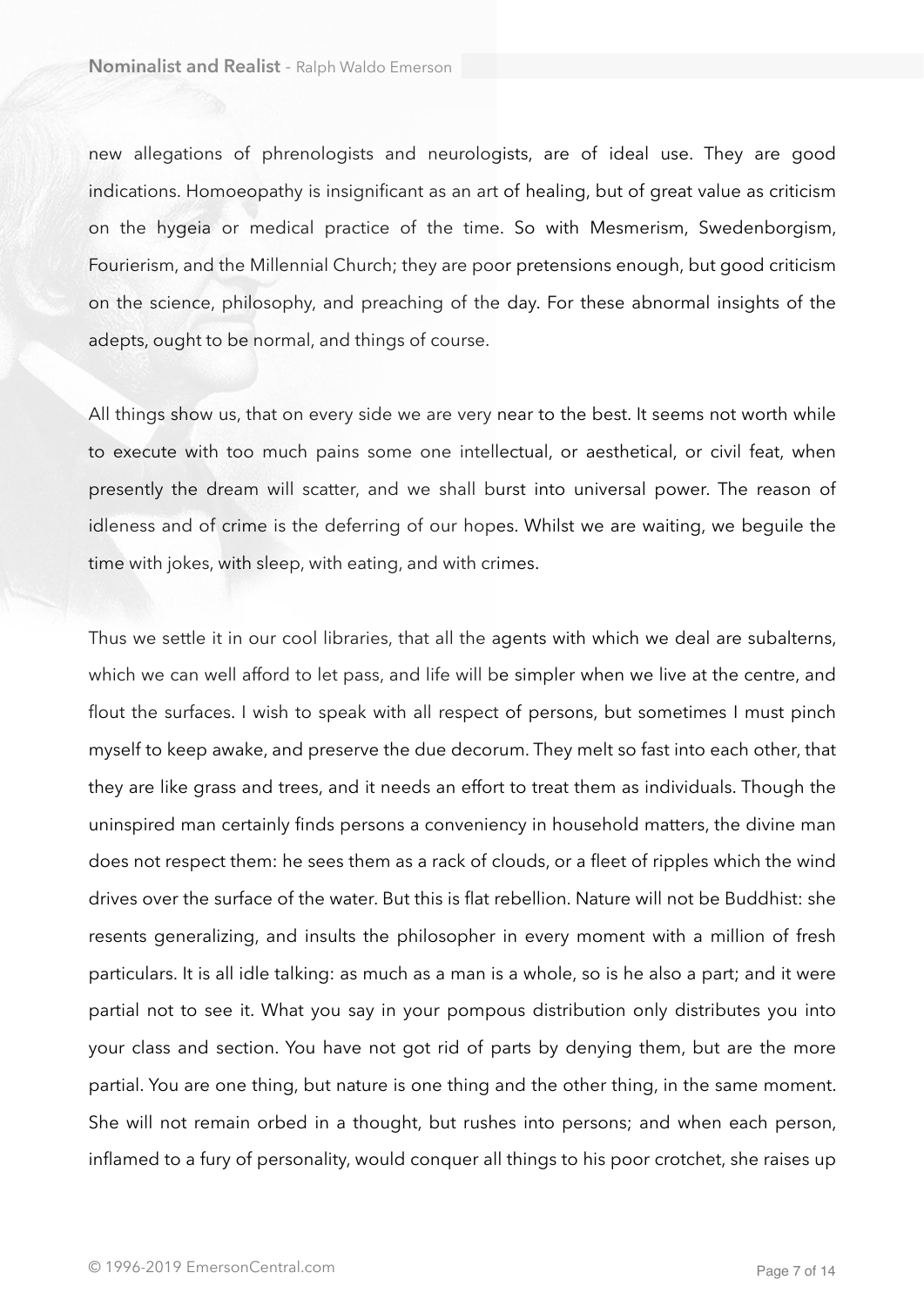against him another person, and by many persons incarnates again a sort of whole. She will have all. Nick Bottom cannot play all the parts, work it how he may: there will be somebody else, and the world will be round. Everything must have its flower or effort at the beautiful, coarser or finer according to its stuff. They relieve and recommend each other, and the sanity of society is a balance of a thousand insanities. She punishes abstractionists, and will only forgive an induction which is rare and casual. We like to come to a height of land and see the landscape, just as we value a general remark in conversation. But it is not the intention of nature that we should live by general views. We fetch fire and water, run about all day among the shops and markets, and get our clothes and shoes made and mended, and are the victims of these details, and once in a fortnight we arrive perhaps at a rational moment. If we were not thus infatuated, if we saw the real from hour to hour, we should not be here to write and to read, but should have been burned or frozen long ago. She would never get anything done, if she suffered admirable Crichtons, and universal geniuses. She loves better a wheelwright who dreams all night of wheels, and a groom who is part of his horse: for she is full of work, and these are her hands. As the frugal farmer takes care that his cattle shall eat down the rowan, and swine shall eat the waste of his house, and poultry shall pick the crumbs, so our economical mother despatches a new genius and habit of mind into every district and condition of existence, plants an eye wherever a new ray of light can fall, and gathering up into some man every property in the universe, establishes thousandfold occult mutual attractions among her offspring, that all this wash and waste of power may be imparted and exchanged.

Great dangers undoubtedly accrue from this incarnation and distribution of the godhead, and hence nature has her maligners, as if she were Circe; and Alphonso of Castille fancied he could have given useful advice. But she does not go unprovided; she has hellebore at the bottom of the cup. Solitude would ripen a plentiful crop of despots. The recluse thinks of men as having his manner, or as not having his manner; and as having degrees of it, more and less. But when he comes into a public assembly, he sees that men have very different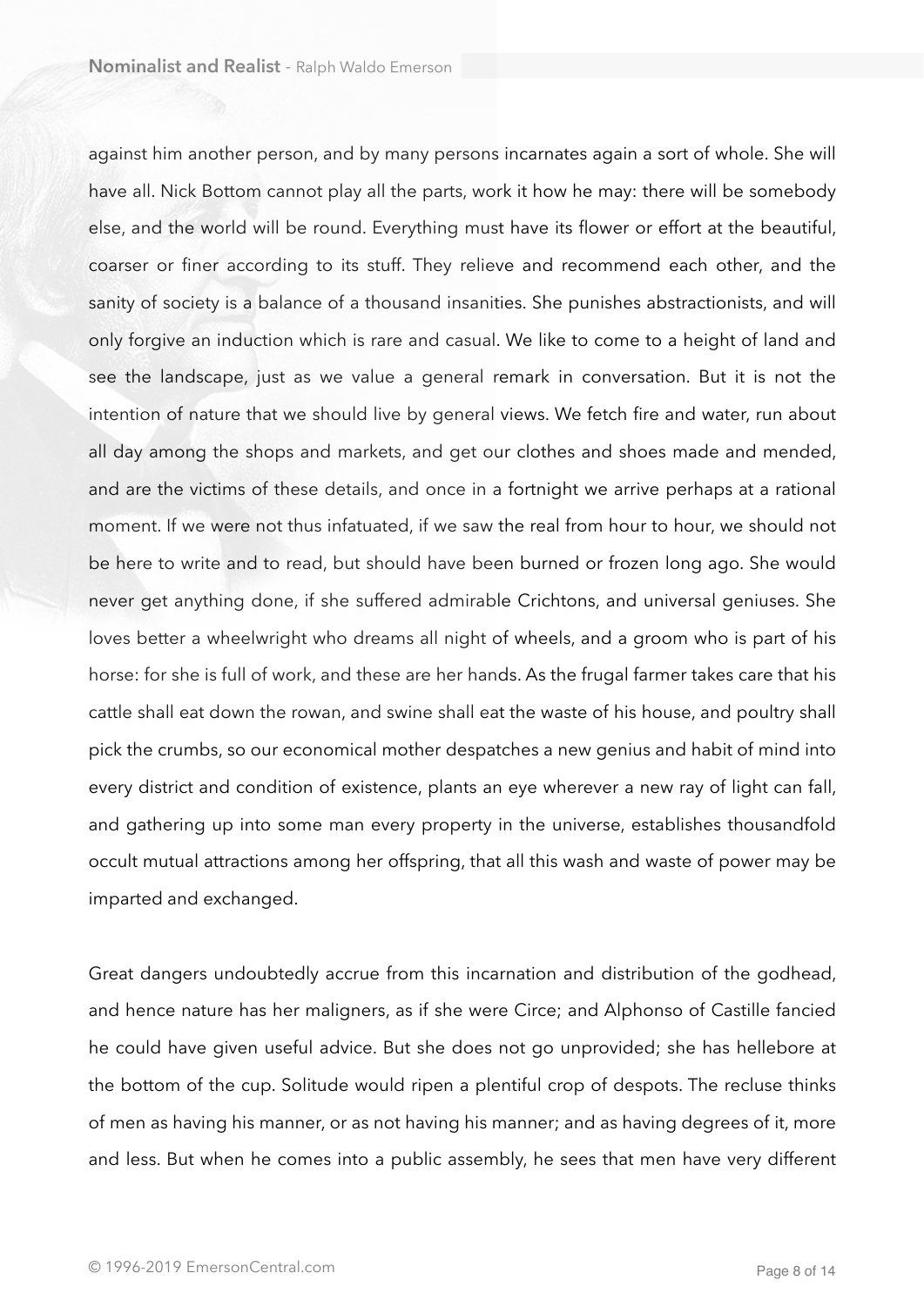manners from his own, and in their way admirable. In his childhood and youth, he has had many checks and censures, and thinks modestly enough of his own endowment. When afterwards he comes to unfold it in propitious circumstance, it seems the only talent: he is delighted with his success, and accounts himself already the fellow of the great. But he goes into a mob, into a banking-house, into a mechanic's shop, into a mill, into a laboratory, into a ship, into a camp, and in each new place he is no better than an idiot: other talents take place, and rule the hour. The rotation which whirls every leaf and pebble to the meridian, reaches to every gift of man, and we all take turns at the top.

For nature, who abhors mannerism, has set her heart on breaking up all styles and tricks, and it is so much easier to do what one has done before, than to do a new thing, that there is a perpetual tendency to a set mode. In every conversation, even the highest, there is a certain trick, which may be soon learned by an acute person, and then that particular style continued indefinitely. Each man, too, is a tyrant in tendency, because he would impose his idea on others; and their trick is their natural defence. Jesus would absorb the race; but Tom Paine or the coarsest blasphemer helps humanity by resisting this exuberance of power. Hence the immense benefit of party in politics, as it reveals faults of character in a chief, which the intellectual force of the persons, with ordinary opportunity, and not hurled into aphelion by hatred, could not have seen. Since we are all so stupid, what benefit that there should be two stupidities! It is like that brute advantage so essential to astronomy, of having the diameter of the earth's orbit for a base of its triangles. Democracy is morose, and runs to anarchy, but in the state, and in the schools, it is indispensable to resist the consolidation of all men into a few men. If John was perfect, why are you and I alive? As long as any man exists, there is some need of him; let him fight for his own. A new poet has appeared; a new character approached us; why should we refuse to eat bread, until we have found his regiment and section in our old army-files? Why not a new man? Here is a new enterprise of Brook Farm, of Skeneateles, of Northampton: why so impatient to baptise them Essenes, or Port-Royalists, or Shakers, or by any known and effete name? Let it be a new way of living.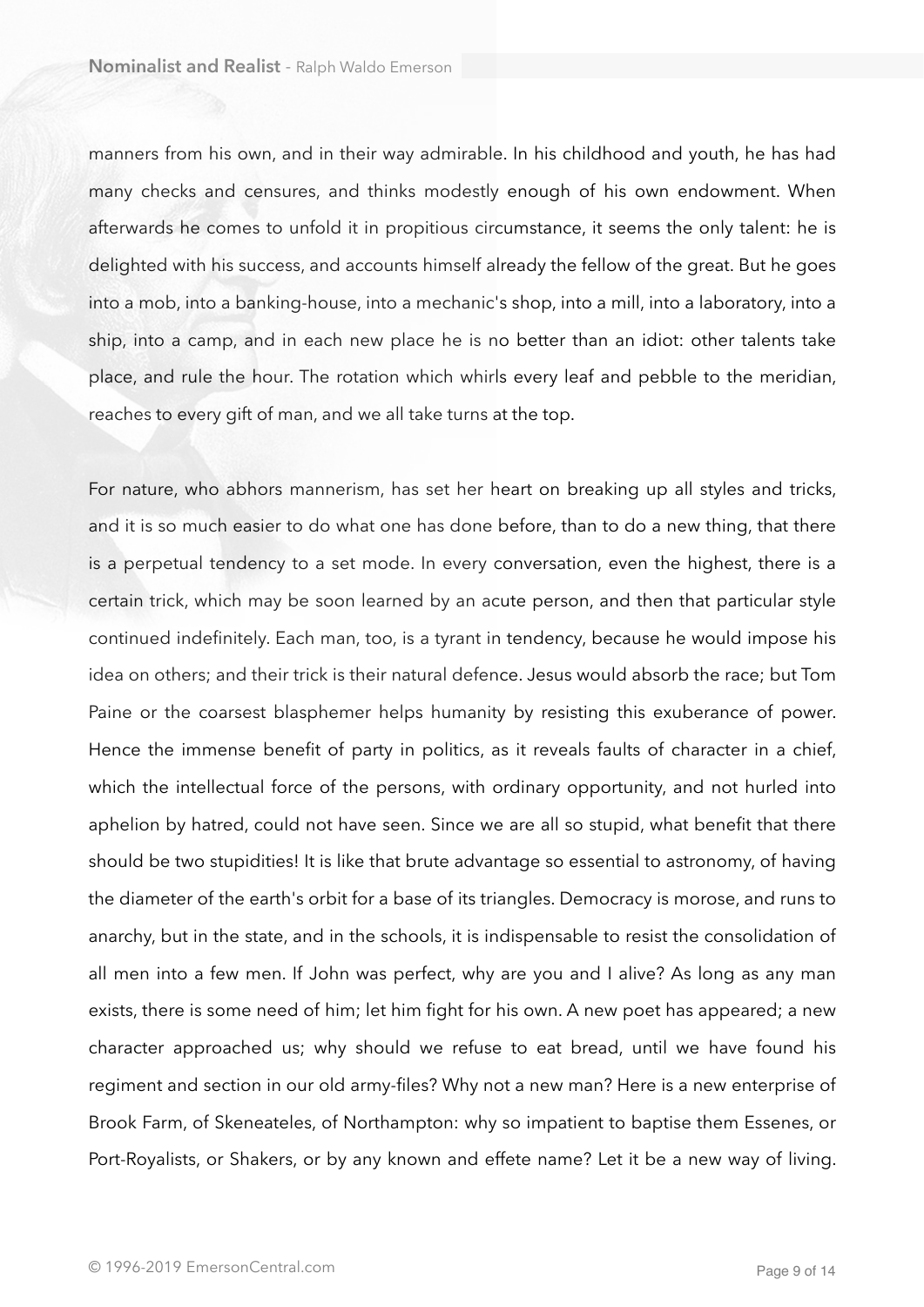Why have only two or three ways of life, and not thousands? Every man is wanted, and no man is wanted much. We came this time for condiments, not for corn. We want the great genius only for joy; for one star more in our constellation, for one tree more in our grove. But he thinks we wish to belong to him, as he wishes to occupy us. He greatly mistakes us. I think I have done well, if I have acquired a new word from a good author; and my business with him is to find my own, though it were only to melt him down into an epithet or an image for daily use.

"Into paint will I grind thee, my bride!"

To embroil the confusion, and make it impossible to arrive at any general statement, when we have insisted on the imperfection of individuals, our affections and our experience urge that every individual is entitled to honor, and a very generous treatment is sure to be repaid. A recluse sees only two or three persons, and allows them all their room; they spread themselves at large. The man of state looks at many, and compares the few habitually with others, and these look less. Yet are they not entitled to this generosity of reception? and is not munificence the means of insight? For though gamesters say, that the cards beat all the players, though they were never so skilful, yet in the contest we are now considering, the players are also the game, and share the power of the cards. If you criticise a fine genius, the odds are that you are out of your reckoning, and, instead of the poet, are censuring your own caricature of him. For there is somewhat spheral and infinite in every man, especially in every genius, which, if you can come very near him, sports with all your limitations. For, rightly, every man is a channel through which heaven floweth, and, whilst I fancied I was criticising him, I was censuring or rather terminating my own soul. After taxing Goethe as a courtier, artificial, unbelieving, worldly, — I took up this book of Helena, and found him an Indian of the wilderness, a piece of pure nature like an apple or an oak, large as morning or night, and virtuous as a briar-rose.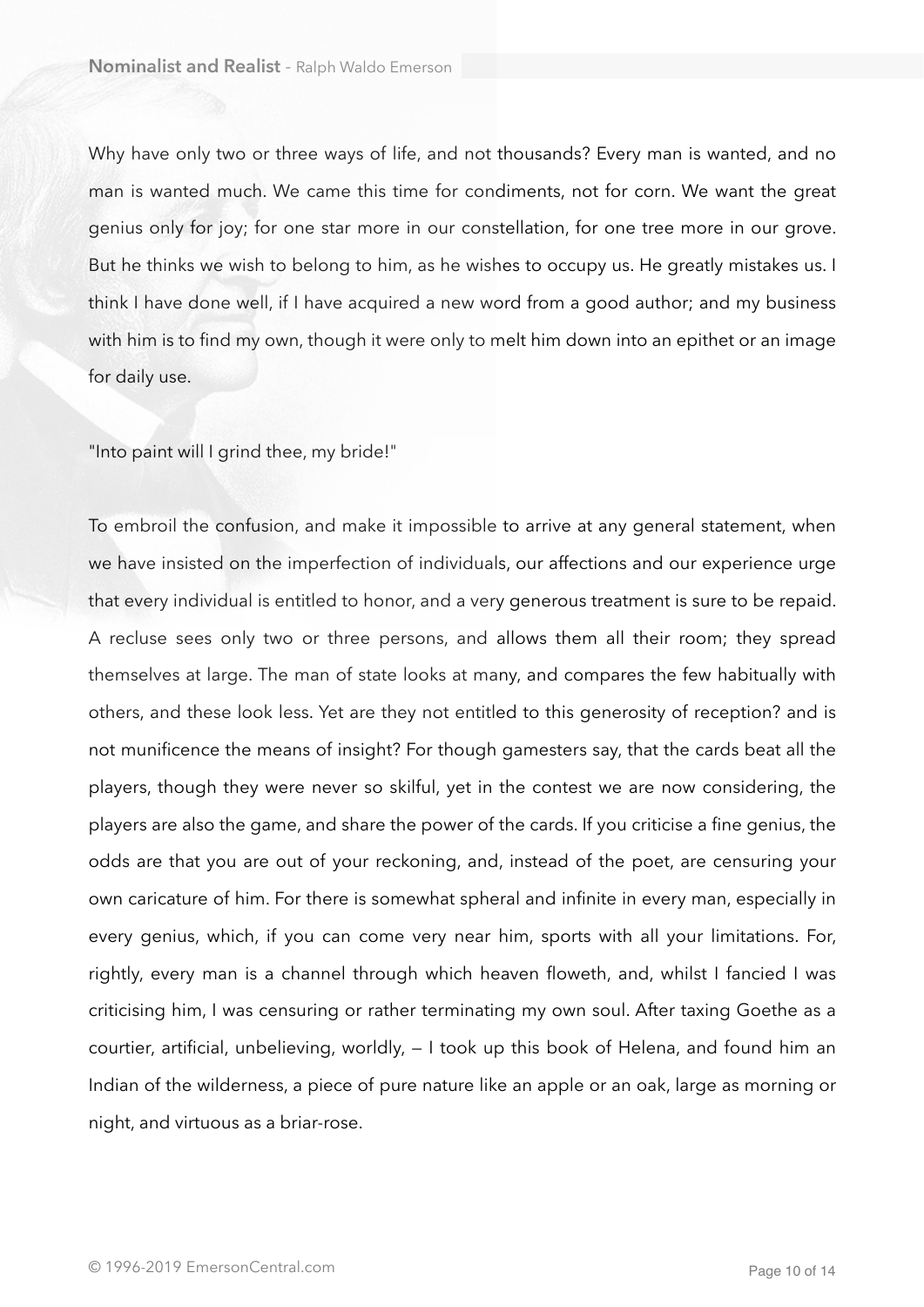But care is taken that the whole tune shall be played. If we were not kept among surfaces, every thing would be large and universal: now the excluded attributes burst in on us with the more brightness, that they have been excluded. "Your turn now, my turn next," is the rule of the game. The universality being hindered in its primary form, comes in the secondary form of all sides: the points come in succession to the meridian, and by the speed of rotation, a new whole is formed. Nature keeps herself whole, and her representation complete in the experience of each mind. She suffers no seat to be vacant in her college. It is the secret of the world that all things subsist, and do not die, but only retire a little from sight, and afterwards return again. Whatever does not concern us, is concealed from us. As soon as a person is no longer related to our present well-being, he is concealed, or dies, as we say. Really, all things and persons are related to us, but according to our nature, they act on us not at once, but in succession, and we are made aware of their presence one at a time. All persons, all things which we have known, are here present, and many more than we see; the world is full. As the ancient said, the world is a plenum or solid; and if we saw all things that really surround us, we should be imprisoned and unable to move. For, though nothing is impassable to the soul, but all things are pervious to it, and like highways, yet this is only whilst the soul does not see them. As soon as the soul sees any object, it stops before that object. Therefore, the divine Providence, which keeps the universe open in every direction to the soul, conceals all the furniture and all the persons that do not concern a particular soul, from the senses of that individual. Through solidest eternal things, the man finds his road, as if they did not subsist, and does not once suspect their being. As soon as he needs a new object, suddenly he beholds it, and no longer attempts to pass through it, but takes another way. When he has exhausted for the time the nourishment to be drawn from any one person or thing, that object is withdrawn from his observation, and though still in his immediate neighborhood, he does not suspect its presence.

Nothing is dead: men feign themselves dead, and endure mock funerals and mournful obituaries, and there they stand looking out of the window, sound and well, in some new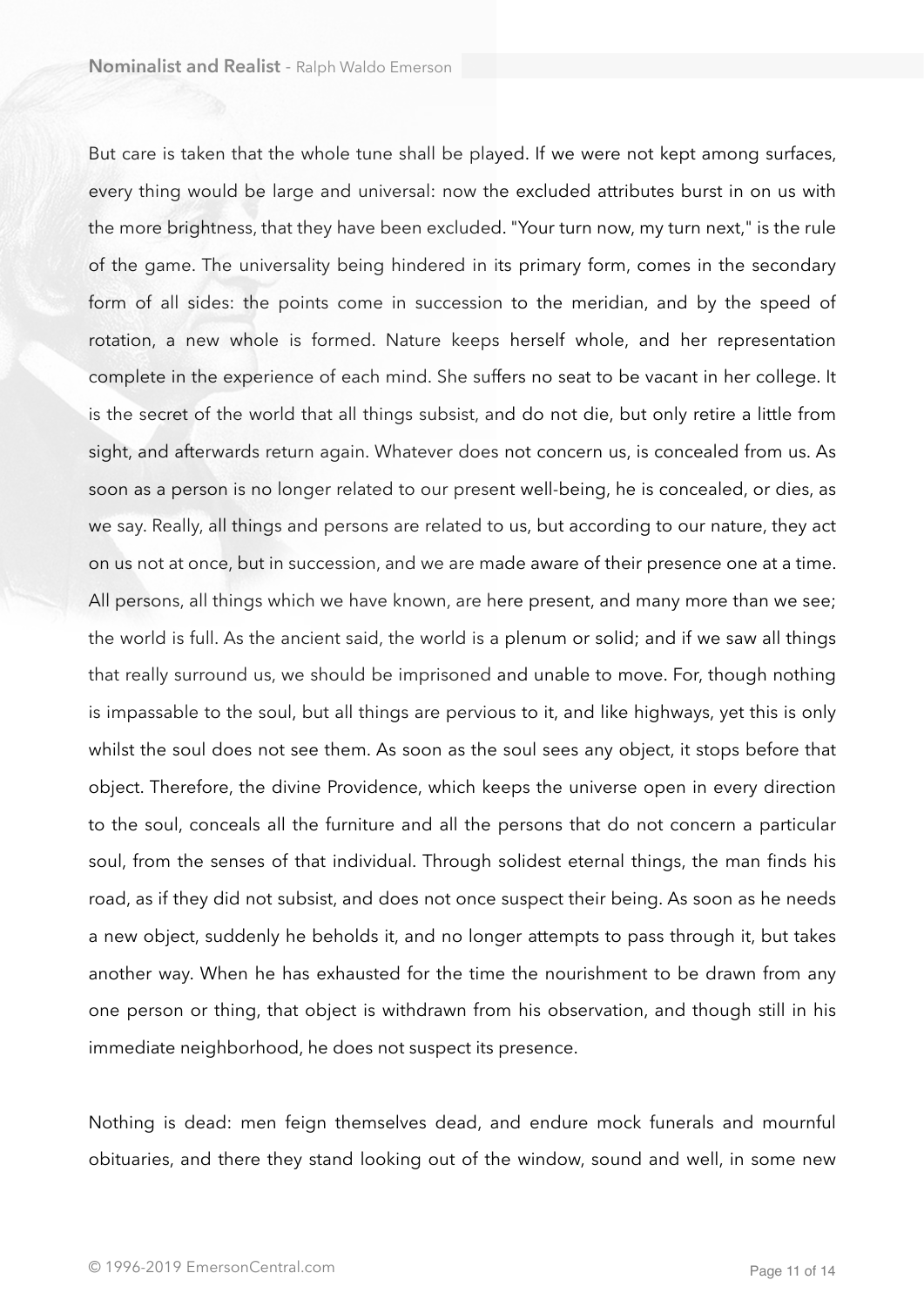and strange disguise. Jesus is not dead: he is very well alive: nor John, nor Paul, nor Mahomet, nor Aristotle; at times we believe we have seen them all, and could easily tell the names under which they go.

If we cannot make voluntary and conscious steps in the admirable science of universals, let us see the parts wisely, and infer the genius of nature from the best particulars with a becoming charity. What is best in each kind is an index of what should be the average of that thing. Love shows me the opulence of nature, by disclosing to me in my friend a hidden wealth, and I infer an equal depth of good in every other direction. It is commonly said by farmers, that a good pear or apple costs no more time or pains to rear, than a poor one; so I would have no work of art, no speech, or action, or thought, or friend, but the best.

The end and the means, the gamester and the game, — life is made up of the intermixture and reaction of these two amicable powers, whose marriage appears beforehand monstrous, as each denies and tends to abolish the other. We must reconcile the contradictions as we can, but their discord and their concord introduce wild absurdities into our thinking and speech. No sentence will hold the whole truth, and the only way in which we can be just, is by giving ourselves the lie; Speech is better than silence; silence is better than speech; — All things are in contact; every atom has a sphere of repulsion; — Things are, and are not, at the same time; — and the like. All the universe over, there is but one thing, this old Two-Face, creator-creature, mind-matter, right-wrong, of which any proposition may be affirmed or denied. Very fitly, therefore, I assert, that every man is a partialist, that nature secures him as an instrument by self-conceit, preventing the tendencies to religion and science; and now further assert, that, each man's genius being nearly and affectionately explored, he is justified in his individuality, as his nature is found to be immense; and now I add, that every man is a universalist also, and, as our earth, whilst it spins on its own axis, spins all the time around the sun through the celestial spaces, so the least of its rational children, the most dedicated to his private affair, works out, though as it were under a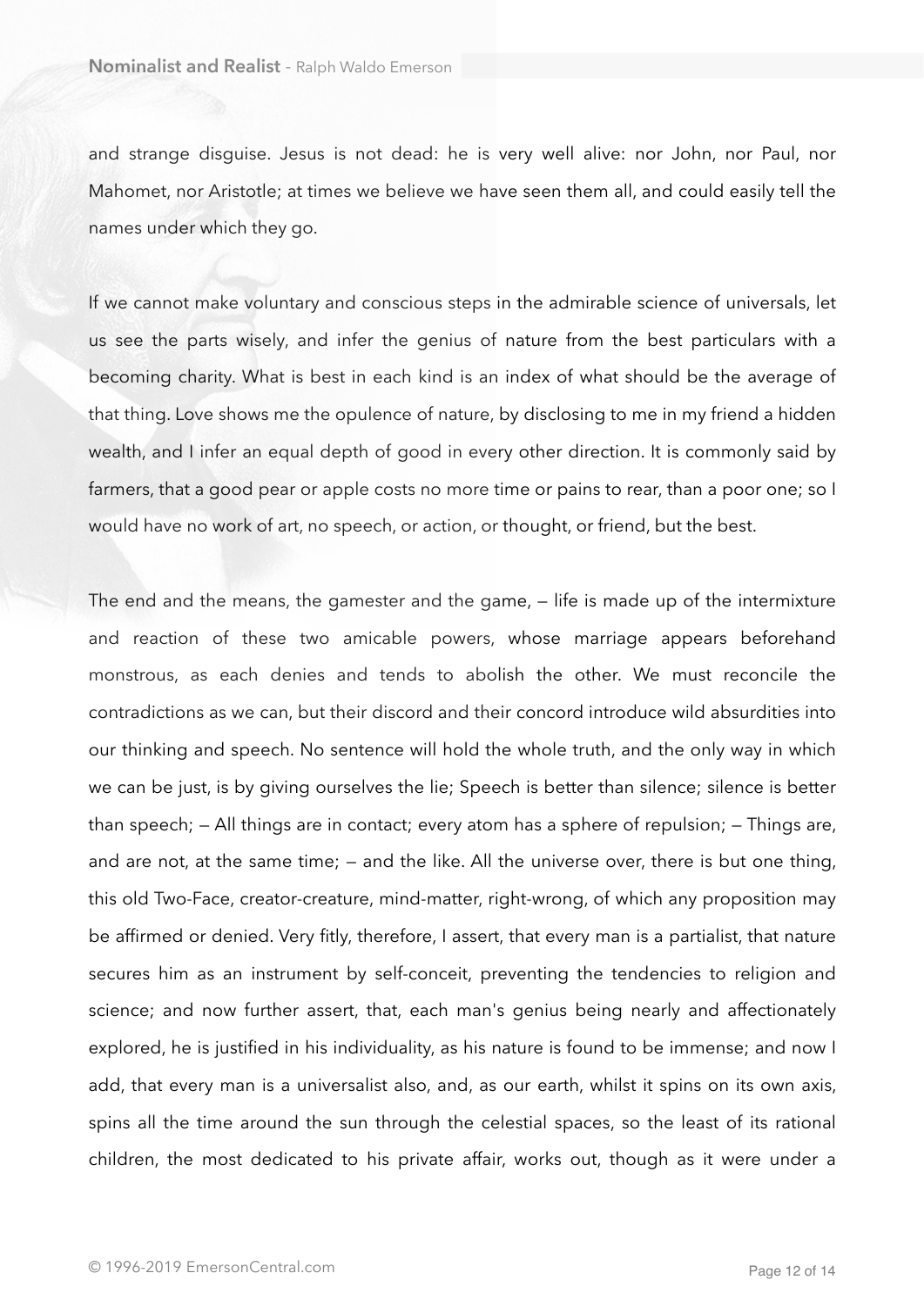disguise, the universal problem. We fancy men are individuals; so are pumpkins; but every pumpkin in the field, goes through every point of pumpkin history. The rabid democrat, as soon as he is senator and rich man, has ripened beyond possibility of sincere radicalism, and unless he can resist the sun, he must be conservative the remainder of his days. Lord Eldon said in his old age, "that, if he were to begin life again, he would be damned but he would begin as agitator."

We hide this universality, if we can, but it appears at all points. We are as ungrateful as children. There is nothing we cherish and strive to draw to us, but in some hour we turn and rend it. We keep a running fire of sarcasm at ignorance and the life of the senses; then goes by, perchance, a fair girl, a piece of life, gay and happy, and making the commonest offices beautiful, by the energy and heart with which she does them, and seeing this, we admire and love her and them, and say, "Lo! a genuine creature of the fair earth, not dissipated, or too early ripened by books, philosophy, religion, society, or care!" insinuating a treachery and contempt for all we had so long loved and wrought in ourselves and others.

If we could have any security against moods! If the profoundest prophet could be holden to his words, and the hearer who is ready to sell all and join the crusade, could have any certificate that tomorrow his prophet shall not unsay his testimony! But the Truth sits veiled there on the Bench, and never interposes an adamantine syllable; and the most sincere and revolutionary doctrine, put as if the ark of God were carried forward some furlongs, and planted there for the succor of the world, shall in a few weeks be coldly set aside by the same speaker, as morbid; "I thought I was right, but I was not," — and the same immeasurable credulity demanded for new audacities. If we were not of all opinions! if we did not in any moment shift the platform on which we stand, and look and speak from another! if there could be any regulation, any 'one-hour-rule,' that a man should never leave his point of view, without sound of trumpet. I am always insincere, as always knowing there are other moods.